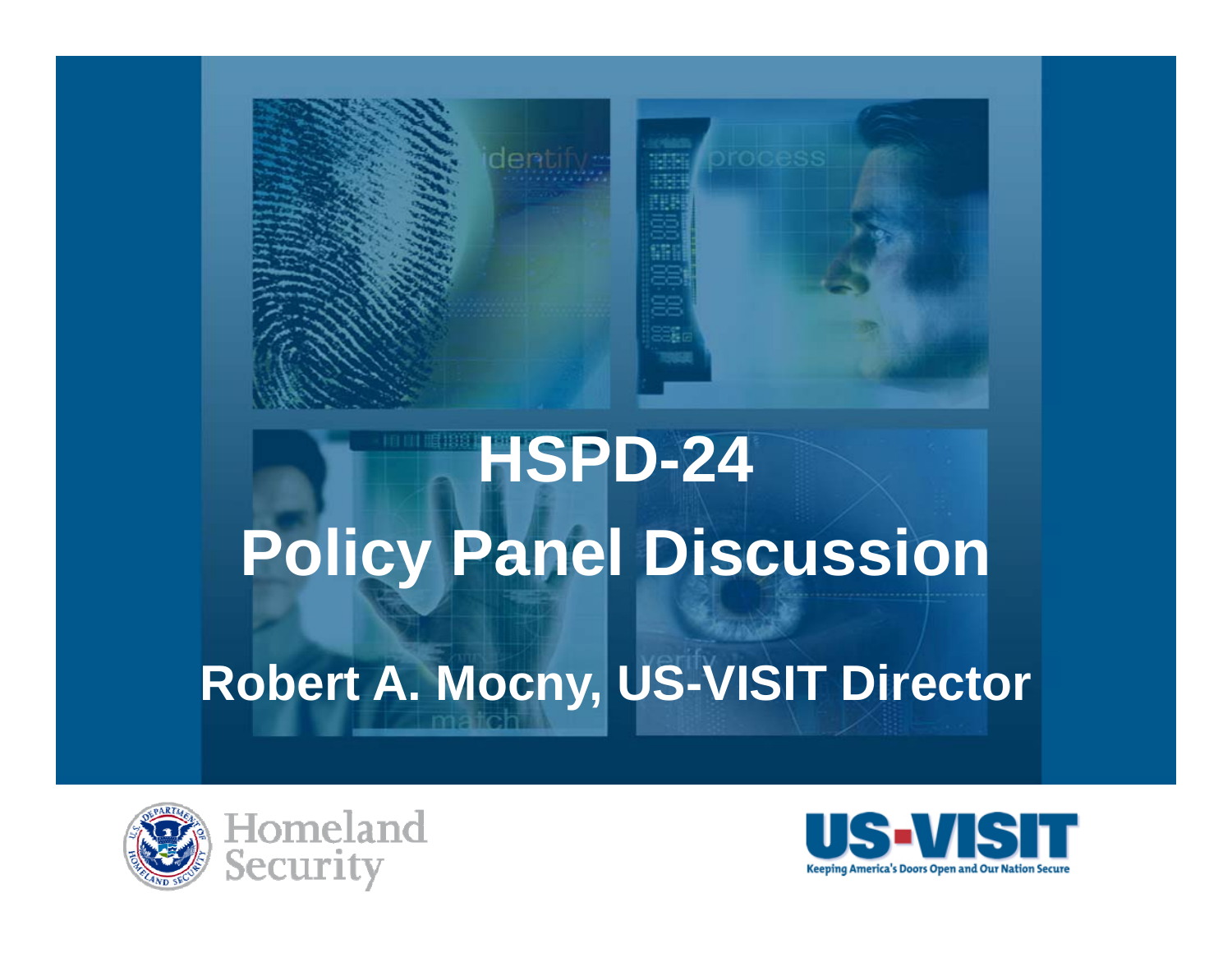## Biometrics Revolutionize Security

### **BEFORE US-VISIT**

Paper-based travel documents were susceptible to fraud, alteration

Officials relied on biographic information, which can be forged, to verify identity and make visa issuance or admission decisions

Disparate information systems lacked coordination

Countries operated independently from one another on law and immigration enforcement



Homeland Security

### **SINCE US-VISIT**

Significantly increased ability to detect fraudulent /altered travel document use

s relied on biographic **Souting the Control Control Control** Officials use biometrics, which are virtually impossible to forge, to prevent dangerous people from obtaining visas or entering the United States

> Better coordination with other agencies; provide a single source for biometricsbased information on dangerous people

Countries are adopting similar standards to stop criminals, immigration violators and known or suspected terrorists

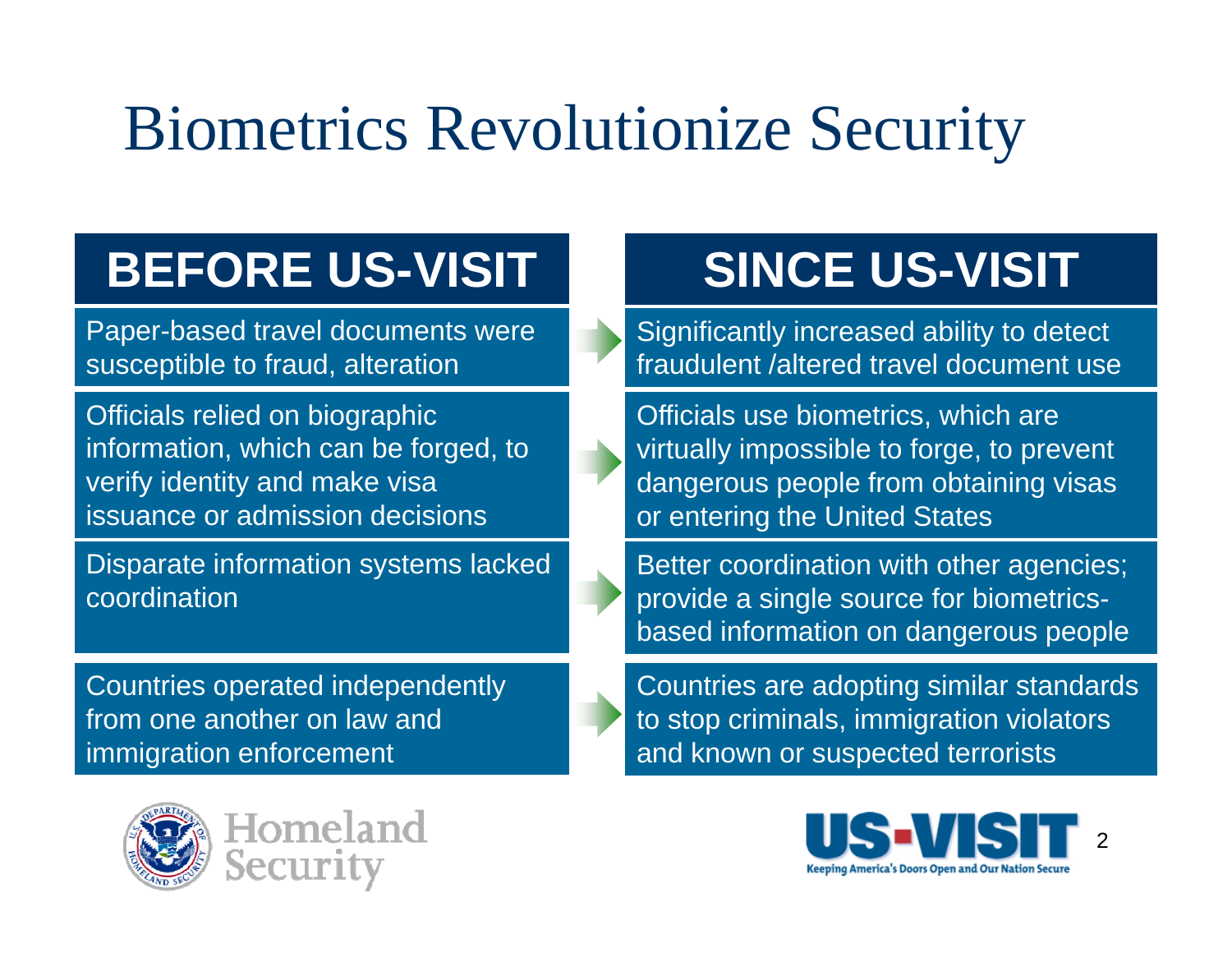## Users of US-VISIT's Biometric Identification and Analysis Services

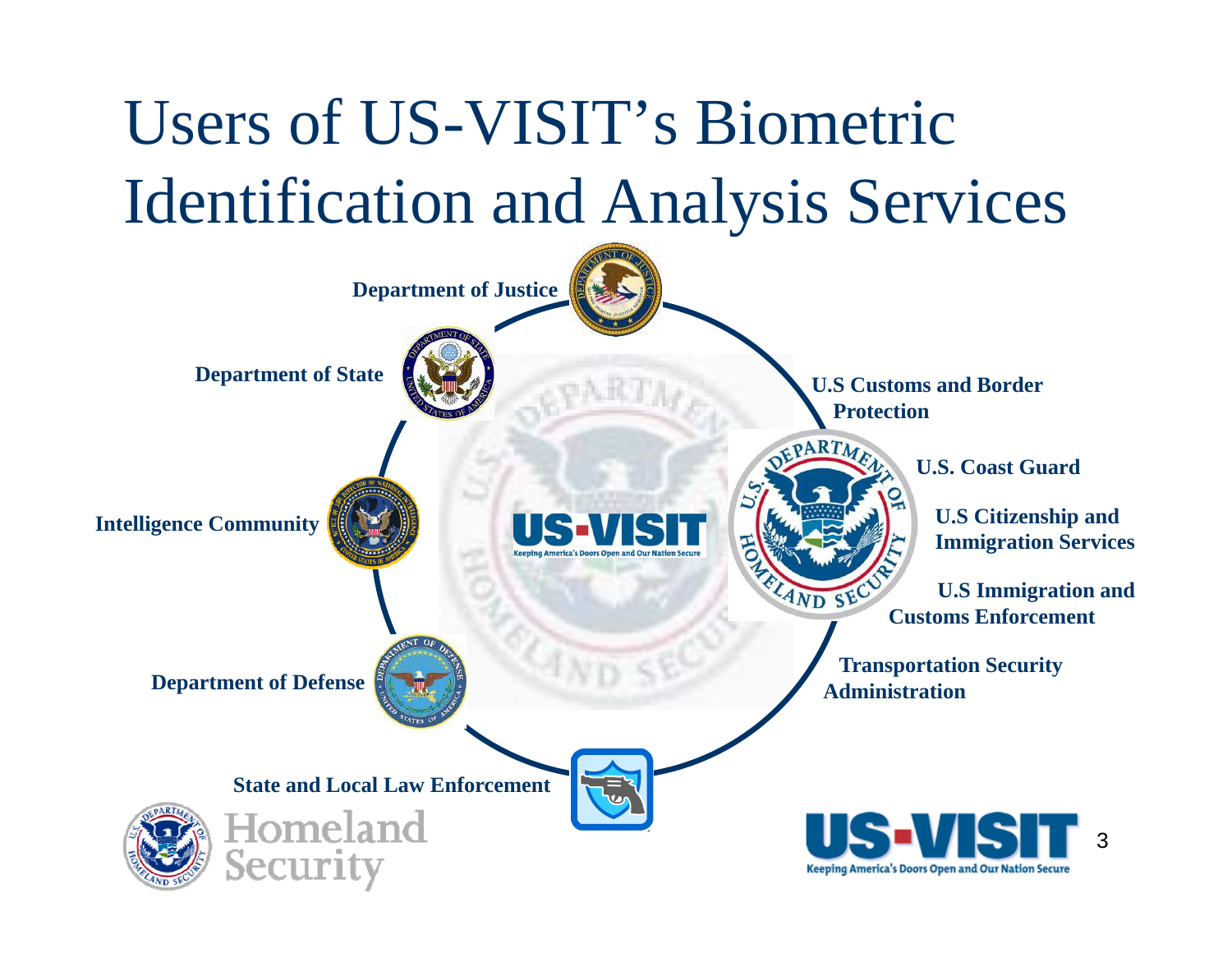## Upgrade to 10-Fingerprint Collection and DHS/FBI Interoperabilit y

- $\bullet$  **Makes biometric identification and verifi ti t ification process more accura te and efficient.**
- • **Consistent with international standards.**
- •**Improves latent fingerprint matching.**
- $\bullet$  **Technology acquisition and development process required significant interagency collaboration collaboration.**
- $\bullet$  **Improves interoperability between DHS and FBI biometric s ystems.**





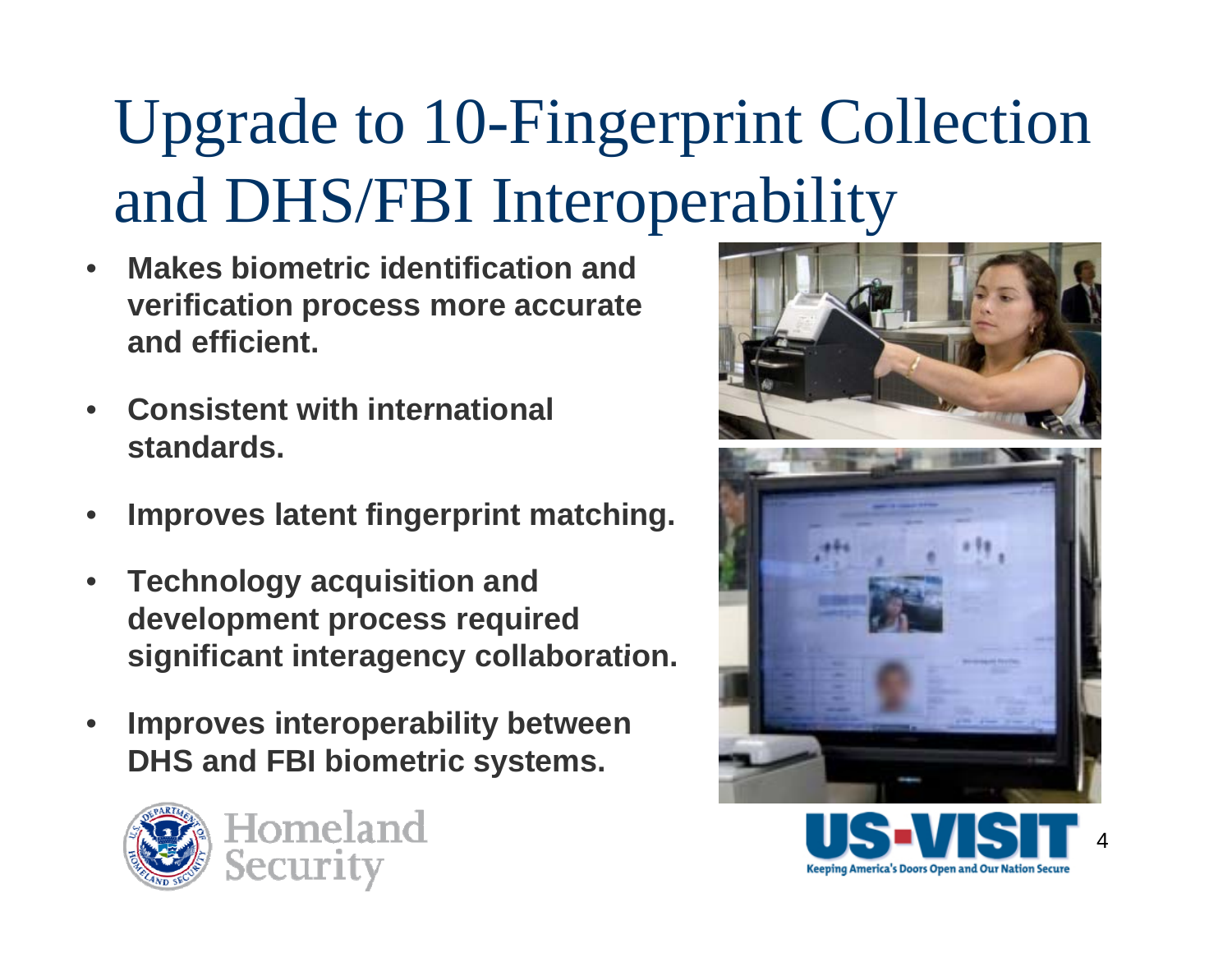## New Technologies and Standards: Multimodal Biometrics

- • Multimodal biometrics are the next generation of secure identity management.
- US-VISIT is partnering with other agencies to conduct simulated tests on face and iris biometric technology to evaluate the current market and its state of maturity.





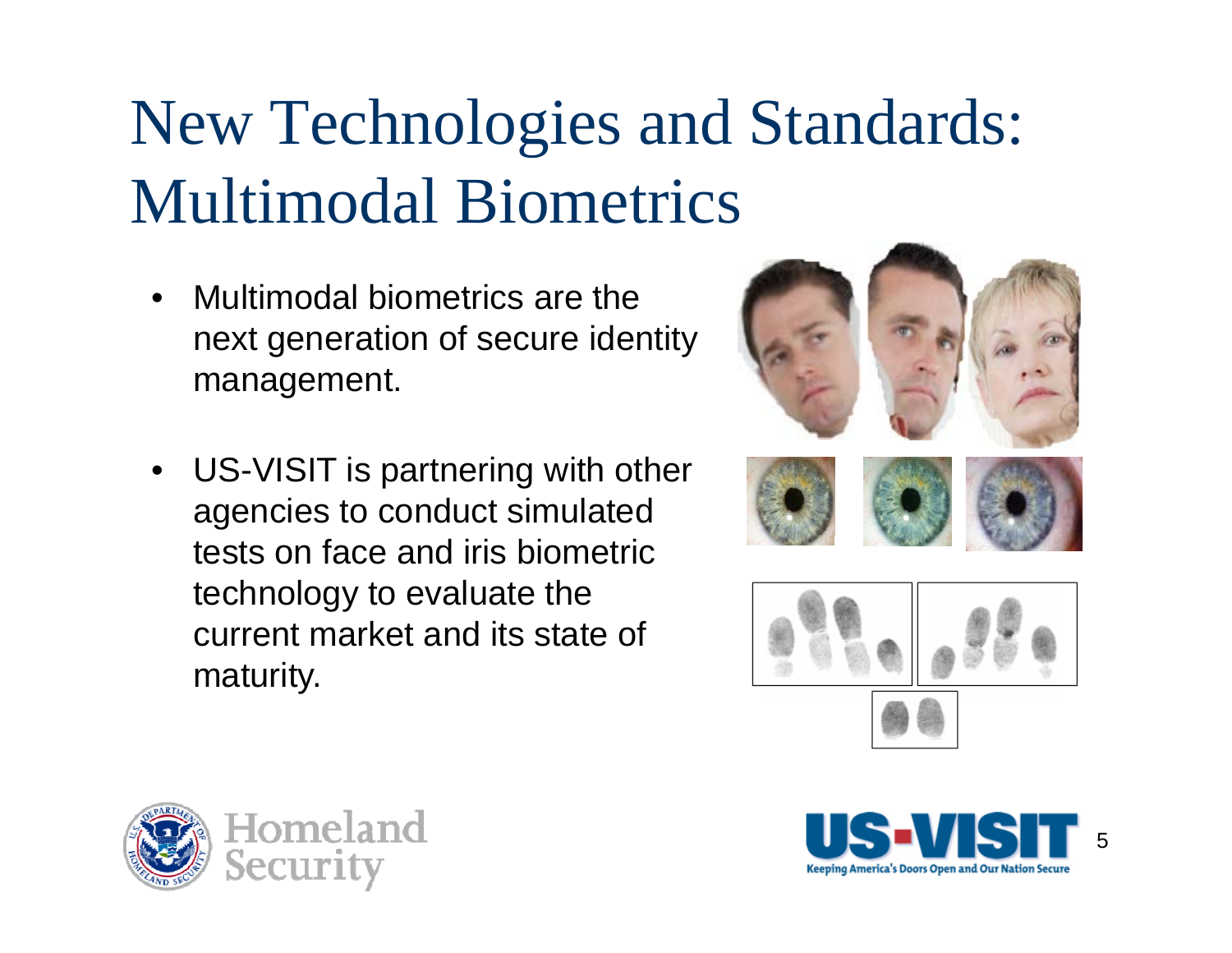## New Technologies and Standards: Mobile Biometrics

- • Demand for mobile biometric technology is increasing.
- • $\bullet$  US-VISIT has successfully tested the capability to check biometrics from a remote location through a wireless, mobile solution.
- $\bullet$  DHS is examinin g broader application of mobile biometric technology.





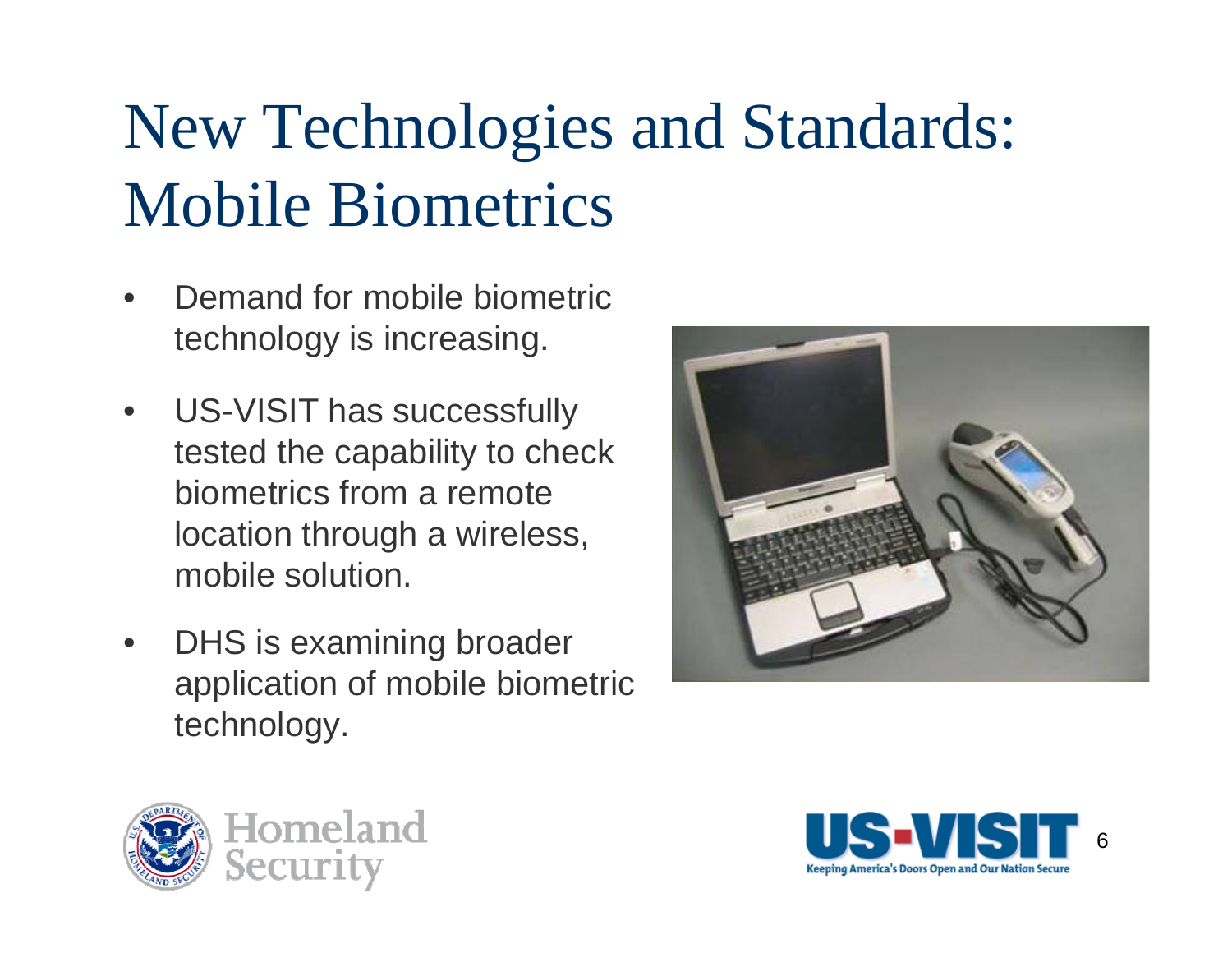### US-VISIT: Committed to Protecting Privac y

### **US-VISIT fosters a culture that values protecting information**

### *Privacy Protections*

- •Privacy Officer.
- •• Carefully monitored systems and security practices in place.
- $\bullet$  Partners must adhere to US-VISIT's privacy and security procedures; including privacy training

#### $T$ *ransparency*

- $\bullet$  Extend to non-U.S. citizens many of the same protections that are guaranteed by law to U.S. citizens.
- • Privacy impact assessments and system of records notices provide a transparent view of what information we collect, why we collect it, how it is used and how it is protected.

#### *Redress*

• Offer visitors resolution through Traveler Redress Inquiry Program (DHS TRIP). •





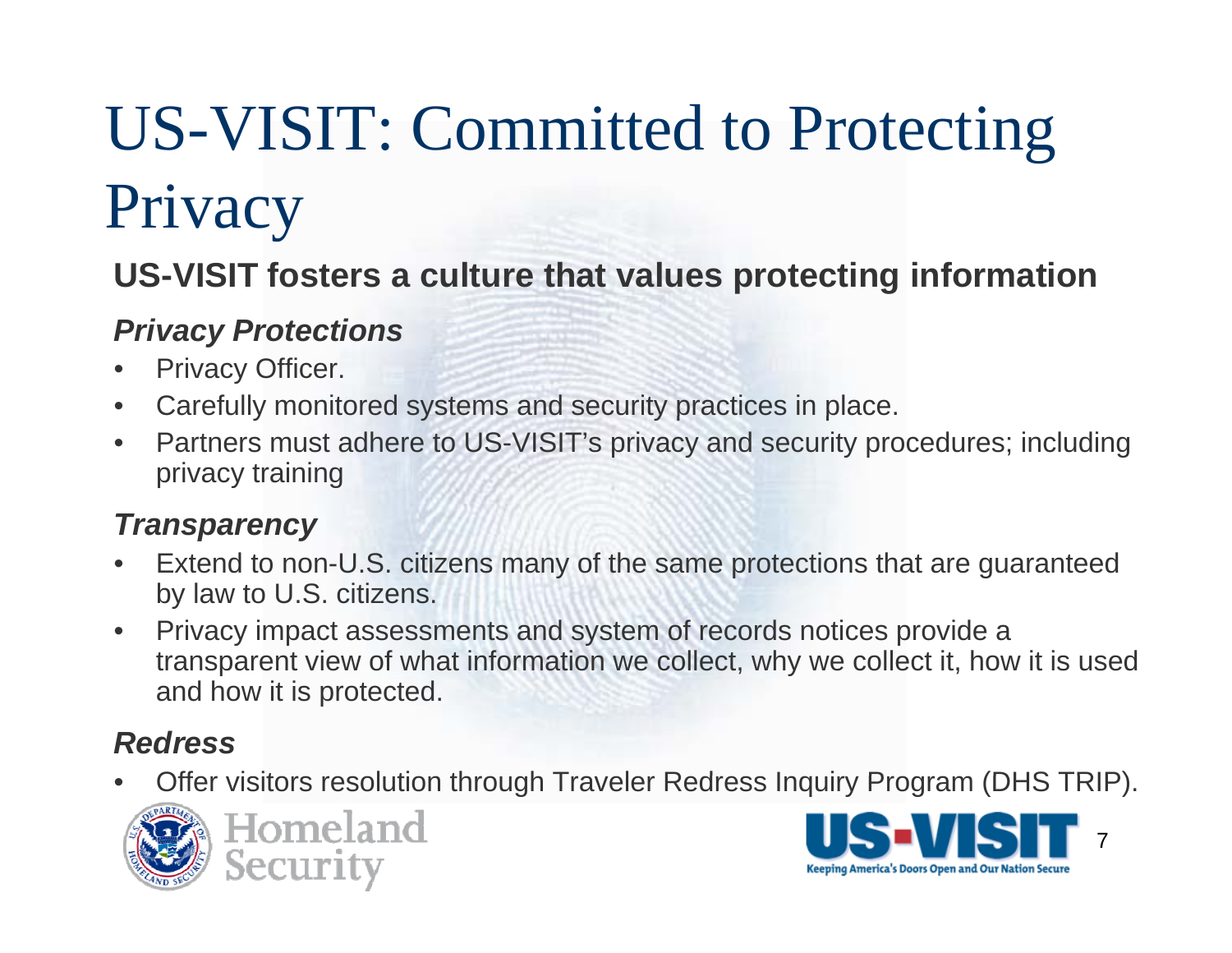### Challenges Ahead for HSPD-24

- •Interagency collaboration to advance technology.
- $\bullet$ Developing common standards for new technologies.
- $\bullet$ Agreement and adherence to strict privacy policies.